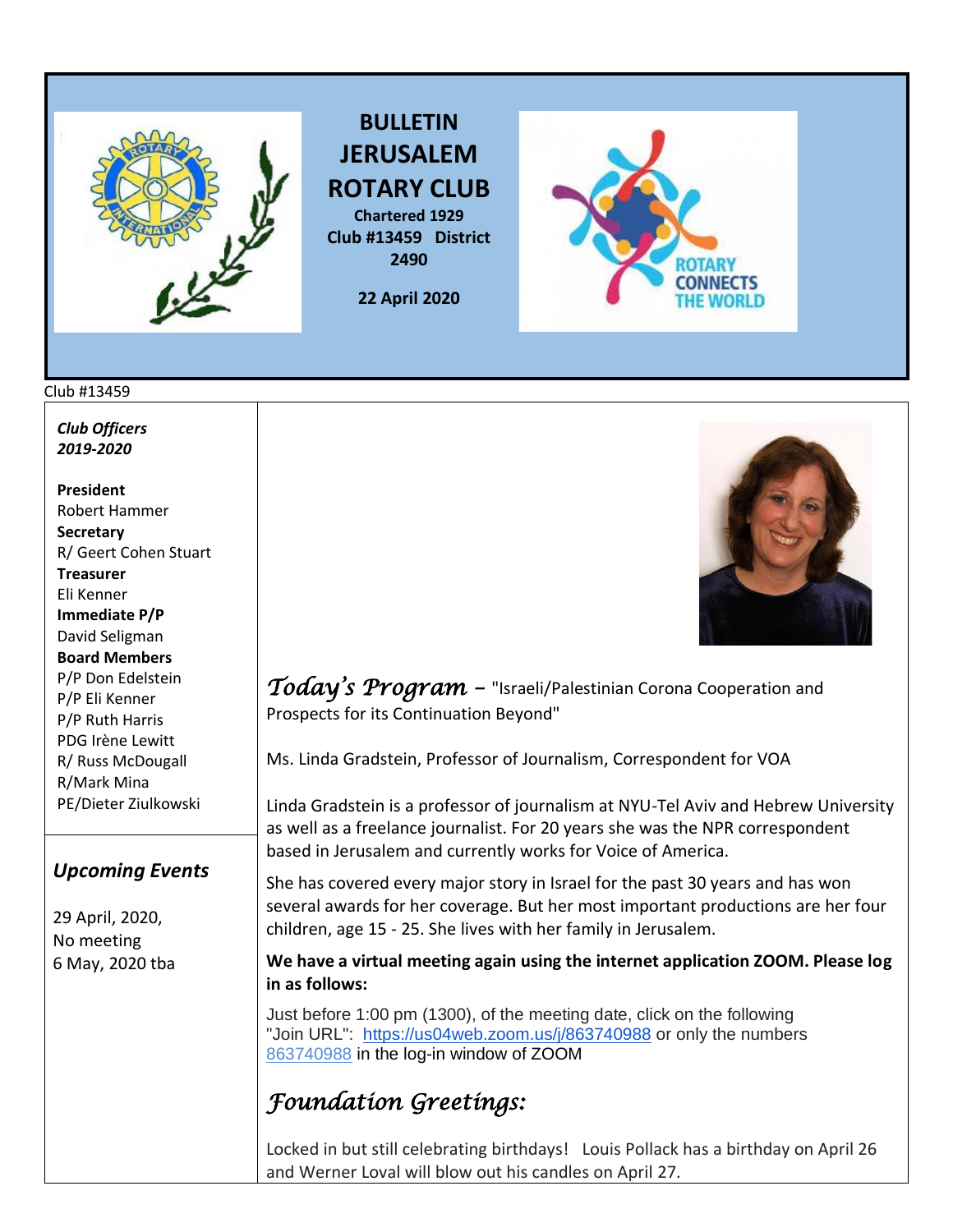

 *The President's Corner* 

Recently, I received an e-mail from Gary C. K. Huang, the current trustee chair of the Rotary Foundation. He seeks contributions to the Foundation's Disaster Response Fund to combat the COVID 19 pandemic.

TRF has been making special grants throughout the world to hospitals and other health care agencies for medical equipment (e.g. ventilators, disinfectant sprayers) and personal protective equipment for healthcare workers.

I plan to raise this matter at the next board meeting, 6 May. How should we, as a Rotary Club respond to this situation? Below the full words of Gary's e-mail.

Robert Hammer

We are coming together to face a new test of our collective strength during the [COVID-19](http://msgfocus.rotary.org/c/11xX8EEM6ef7dVAz2cBVxP3f6zwx) pandemic. Rotary districts around the world are applying for [Rotary's disaster response grants](http://msgfocus.rotary.org/c/11xX8G2q1tjYItoc5PiYlzrOmhFQ) in record numbers to empower Rotarians who are actively finding solutions and making a difference in their local communities. But we need your help.

Because of this global need, The Rotary Foundation Trustees have increased the amount available for these grants from \$1 million to \$3 million. That's in addition to the generous contributions from donors to our disaster response fund over the last week. The outpouring of support is inspiring, but the demand will continue to grow, and we currently do not have enough funds to support the substantial amount of grant applications we are currently receiving from districts around the world. Your donation will help keep funds available as even more needs arise.

These grants are already making an impact. They are supplying hospitals in Belgium, Croatia, and Italy with lifesaving ventilators. They're equipping frontline health care workers in Korea, Nigeria, the Philippines, Spain, and the United States with desperately needed personal protective equipment so they can care for patients safely. In India, disaster response grants are also improving conditions for patients and caregivers by bringing disinfectant sprayers, beds, and mattresses to health care facilities.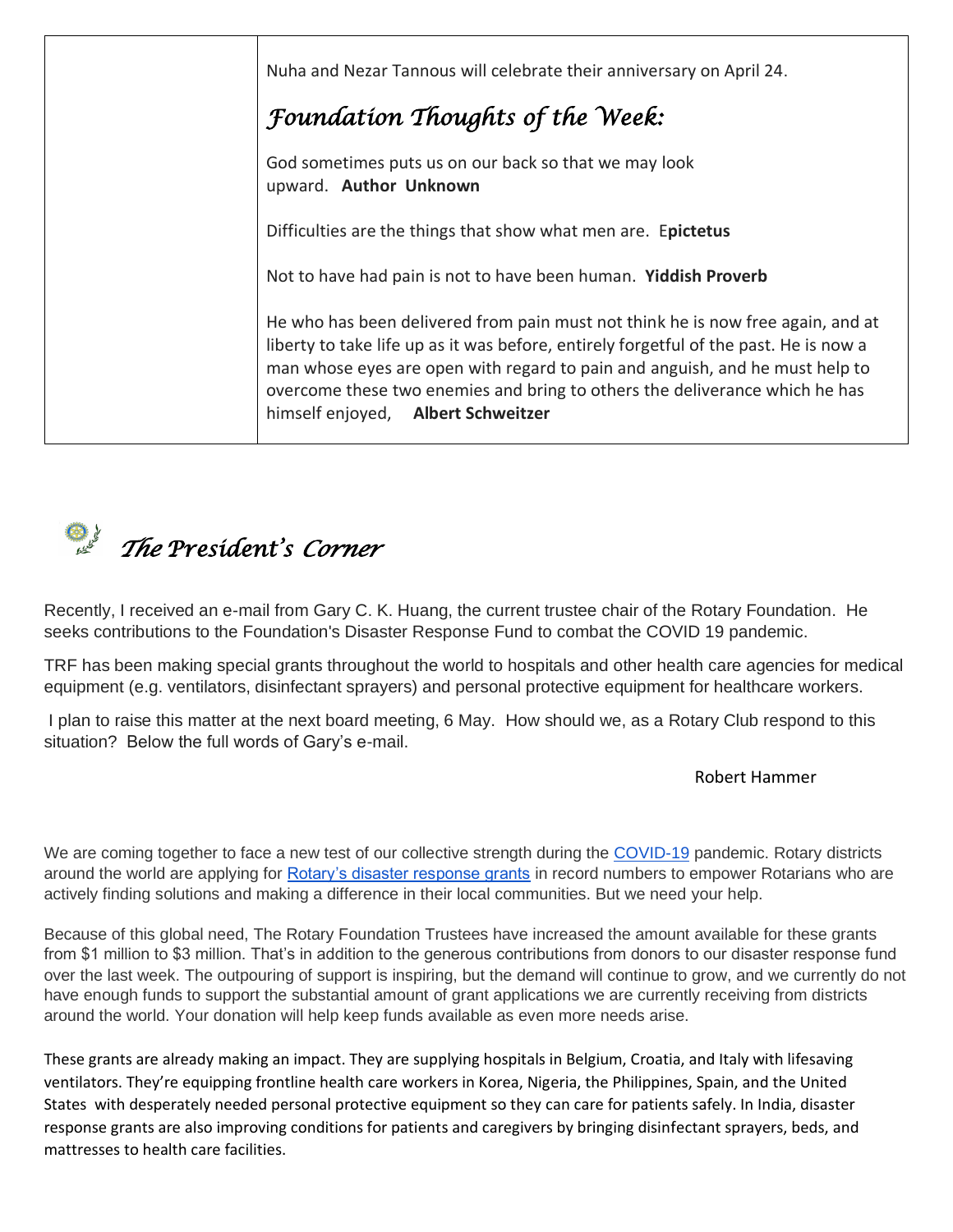In the midst of such difficult and uncertain times, Rotary members around the world persevere. You can empower them in their service to others by **[making a gift to the Disaster Response Fund](http://msgfocus.rotary.org/c/11xX8Hq3WIoQd1bP9s019jQnBZP9)**.

No challenge is so big that we can't make a difference. As we unite in response to urgent and emerging community needs, we will keep working to fight the spread of this virus and save lives.

Thank you again for your unwavering commitment to Doing Good in the World.

Sincerely, Gary C.K.Huang Chair, The Rotary Foundation 2019-20



*International Toast – Rotary Club of Porto Seguro, Brazil* 

Three noteworthy historical events that happened on 22 April, the day of our meeting:

**1500** Pedro Alvares Cabral is the first European to discover Brazil, landing near Monte Pascoal, claims it for Portugal. A fleet under the command of the 32–33-year-old Cabral departed from Lisbon on 9 March 1500 at noon. The fleet crossed the [Equator](https://en.wikipedia.org/wiki/Equator) on 9 April, and sailed westward as far as possible from the African continent in what was known as the *[volta do mar](https://en.wikipedia.org/wiki/Volta_do_mar)* (literally "turn of the sea") navigational technique. [Seaweed](https://en.wikipedia.org/wiki/Seaweed) was sighted on 21 April, which led the sailors to believe that they were nearing the coast. They were proven correct the next afternoon, Wednesday 22 April 1500, when the fleet anchored near what Cabral christened the [Monte](https://en.wikipedia.org/wiki/Monte_Pascoal)  [Pascoal](https://en.wikipedia.org/wiki/Monte_Pascoal) ("Easter Mount", it being the week of [Easter\)](https://en.wikipedia.org/wiki/Easter). The spot is on the northeast coast of present-day Brazil. The Portuguese detected inhabitants on the shore, and all ships' captains gathered aboard Cabral's lead ship on 23 April. Cabral ordered Nicolau Coelho, a captain who had experience from Vasco da Gama's voyage to India, to go ashore and make contact. He set foot on land and exchanged gifts with the indigenous people. After Coelho returned, Cabral took the fleet north, where after traveling 65 kilometres (40 mi) along the coast, it anchored on 24 April in what the commander-in-chief named *[Porto Seguro](https://en.wikipedia.org/wiki/Porto_Seguro)* (Safe Port). The place was a natural harbour



**[1838](https://www.onthisday.com/events/date/1838)** English steamship "Sirius" docks in NYC after crossing the Atlantic, first transatlantic steam passenger. *Sirius* left [Cork,](https://en.wikipedia.org/wiki/Cork_(city)) Ireland on 4 April and arrived in New York after a voyage of 18 days, 4 hours and 22 minutes. SS *Sirius* was a wooden[-hulled](https://en.wikipedia.org/wiki/Hull_(watercraft)) [sidewheel](https://en.wikipedia.org/wiki/Paddle_steamer#Sidewheeler) [steamship](https://en.wikipedia.org/wiki/Steamship) built in 1837 by Robert Menzies & Sons of [Leith,](https://en.wikipedia.org/wiki/Leith) Scotland for the London-Cork route. The next year, she opened transatlantic steam passenger service when she was chartered for two voyages by the [British and American Steam Navigation Company.](https://en.wikipedia.org/wiki/British_and_American_Steam_Navigation_Company) By arriving in New York a day ahead of the *[Great Western](https://en.wikipedia.org/wiki/SS_Great_Western)*, she is usually listed as the first holder of the [Blue Riband,](https://en.wikipedia.org/wiki/Blue_Riband) although the term was not used until decades later.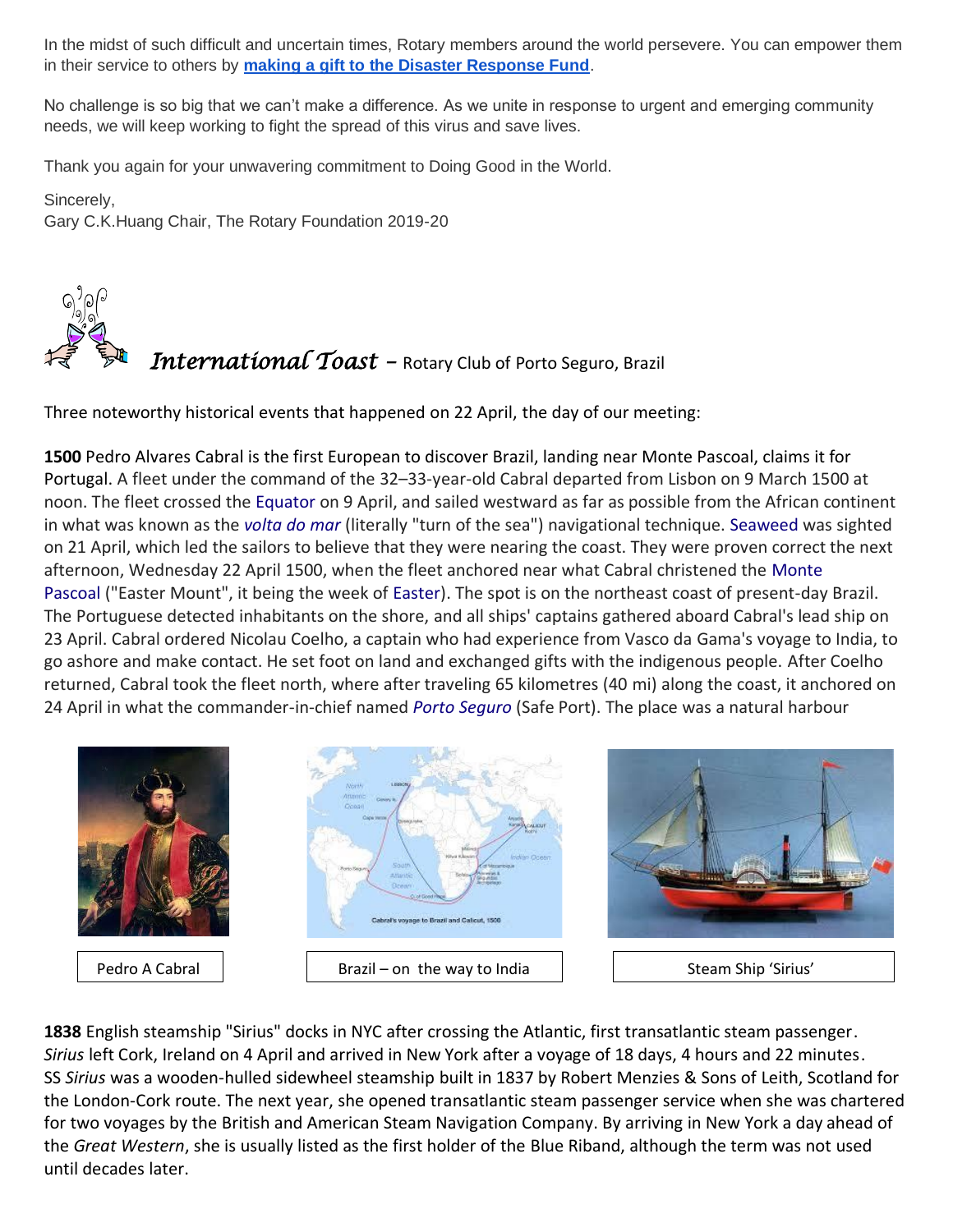**1945** Battle of Berlin: Upon being informed that a planned counter-attack never happened, Adolf Hitler flies into a rage, denounce the German Army and concedes World War II is lost. On the same day SS Chief Heinrich Himmler secretly meets with Count Folke Bernadotte of Sweden, asking him to act as an intermediary for a surrender offer to the Western Allies. The Allies do not take the offer seriously.

Today we are toasting the Rotary Club of Porto Seguro on the discovery of Brazil by Portuguese navigator Pedro Alvares Cabral on 22 April, 1500. Cabral and his fleet were on the way to India: discovery of Brazil by coincidence!

Dieter Ziulkowski



**We received** below message from the President of Rotary Club Sydney, whom we toasted on 1 April:

Dear Dieter,

Thank you for your very kind email, very uplifting. Amidst ongoing unprecedented challenging times due to the COVID -19 (novel coronavirus) pandemic, I hope you and your loved ones are in good health and spirits. Not since World War II have we as a nation faced such a crisis. These are difficult times, and the weeks and months ahead will see us all affected by the crisis in one way or another. The enormity of the crisis defy one's imagination.

We also met via zoom yesterday our 1<sup>st</sup> Rotary meeting it went well. I shall share your note with our members, once again thank you for thinking of us. I take this opportunity to wish you and your loved ones a Happy, Holy and Blessed Easter.

Kindest Regards

Barbara

Barbara Ward JP FFIA|Paul Harris Fellow, PRESIDENT

**Received from our friend Geert** below e-mail, which might be of interest to some of you:

we just watched the interview with Motty Harel's parents on Dutch TV 35 years ago. I can only recommend it, also to learn more about Dutch antisemitism....

<https://www.youtube.com/watch?v=hhgEygvyyhI&feature=youtu.be>

<https://www.youtube.com/watch?v=RsHfnr8Cq4A>

**With pleasure** we are publishing 2 photos from our friend Eli Kenner, who is still kept in Bangkok due to Corona travel restrictions. The first photo shows the participants of our Rotary Club at our last social talk via ZOOM on 15 April. The second photo shows Eli as a digital visiting Rotarian at a recent meeting of the Rotary Club Bangkok.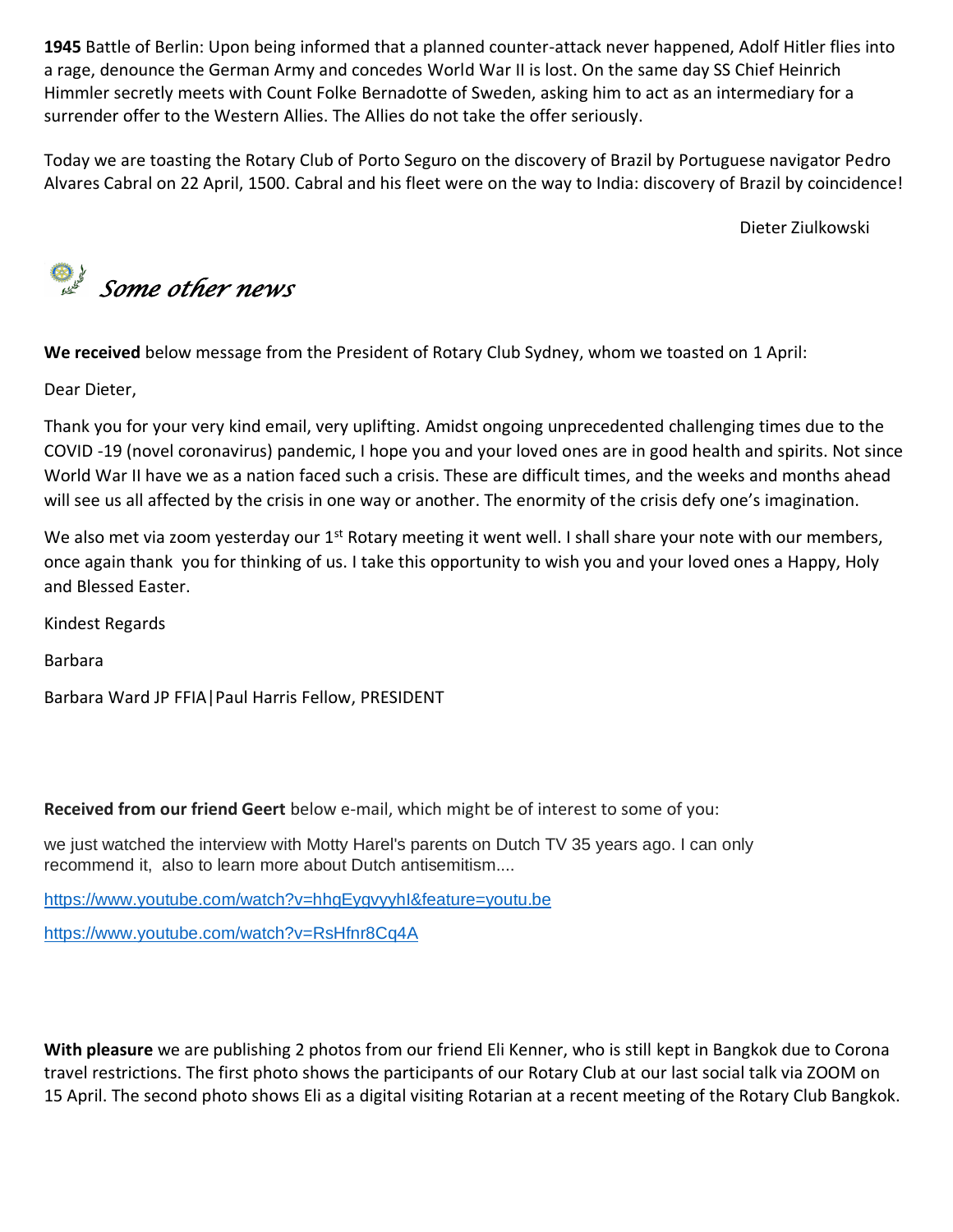